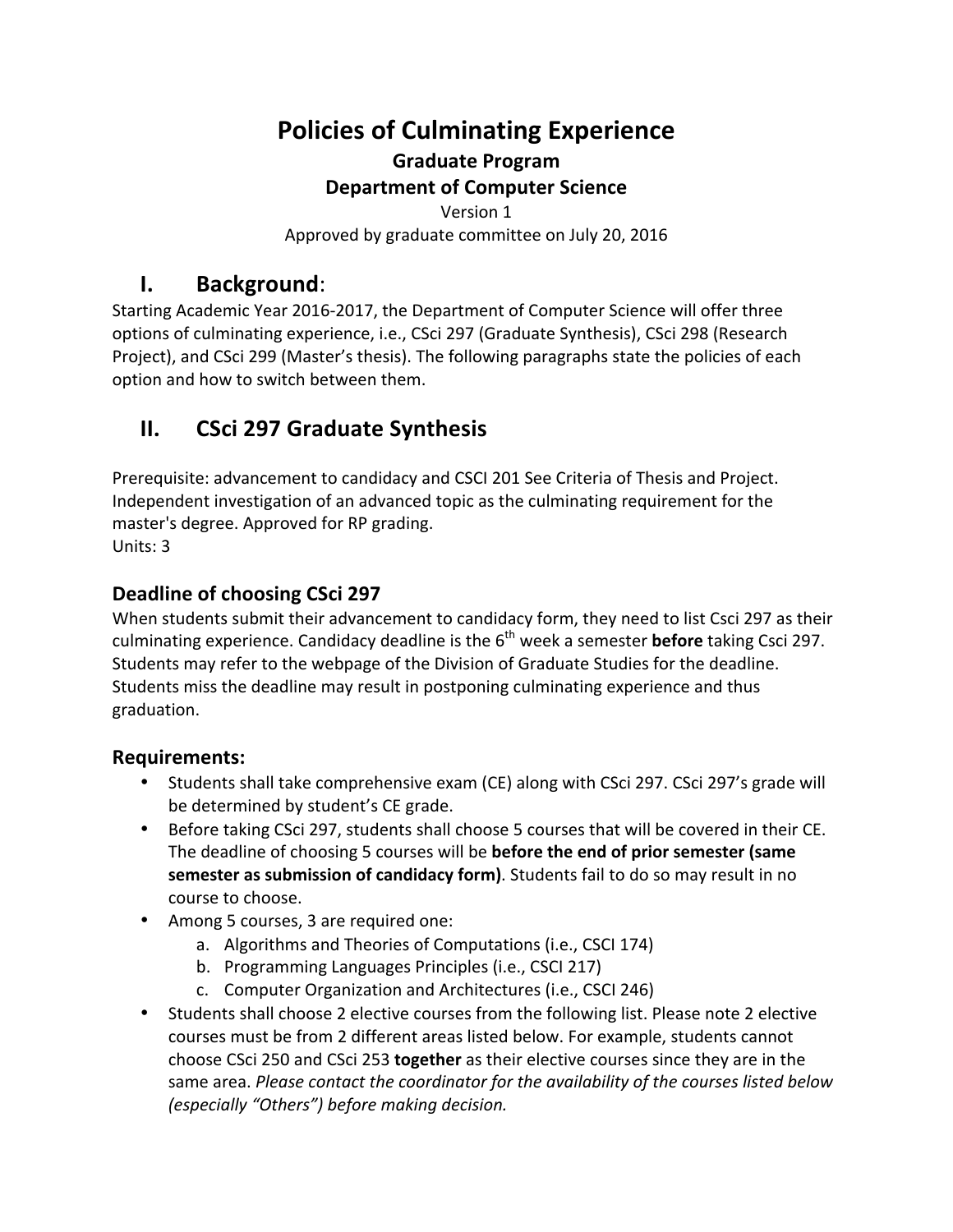- a. Data and Information Science (e.g., CSCI 226, 264, 291T)
- b. Software Engineering (e.g., CSCI 250, 252, 253)
- c. Systems (e.g., CSCI 176/177, 244, 256)
- d. Others that are not listed above (e.g., CSCI 230, 272 etc.).
- During semester, students shall follow syllabus to meet all the requirements requested by instructors. Also, students shall attend all lecture/review/QA sections organized by the department.
- To pass CSci 297, students shall fulfill the following requirements:
	- a. Students must get an A or B on every question to pass.
	- b. Student's final grade for CSci 297 will be the average of the grades for all their questions.
	- c. If students fail the first requirement above, students fail the CE. An incomplete (RP) letter mark will be given to CSCI 297. Students then are required to continue to take CSCI 297C (Continuation) in the subsequent semester again and retake CE (all selected courses) in that semester.
		- If students pass second CE, the letter mark of the second CE will be assigned.
		- If students fail CSCI 297C again, a C/D/F grade will be assigned. No degree will be awarded. Instead, a certificate will be issued to students stating the number of units completed in Computer Science Master Program.
- Comprehensive Exam date will be about two weeks before final exam week (roughly the week after Thanksgiving recess for fall semester and the last week of April for spring semester).

## **III.** CSci 298 Research Project and CSci 299 Master's Thesis

#### **CSci 298 Research Project**

Prerequisite: advancement to candidacy and CSCI 201 See Criteria of Thesis and Project. Independent investigation of an advanced topic as the culminating requirement for the master's degree. Approved for RP grading. Units: 3

### **CSCI 299. Master's Thesis**

Prerequisite: advancement to candidacy and CSCI 201. See. Criteria for Thesis and Project. Preparation, completion, and submission of an acceptable thesis for the master's degree. Approved for RP grading.

Units: 3 or 6

#### **Deadline of choosing CSci 298/299**

Same deadline as CSci 297. Students may refer to the webpage of the Division of Graduate Studies for the deadline. Students miss the deadline may result in postponing culminating experience and thus graduation.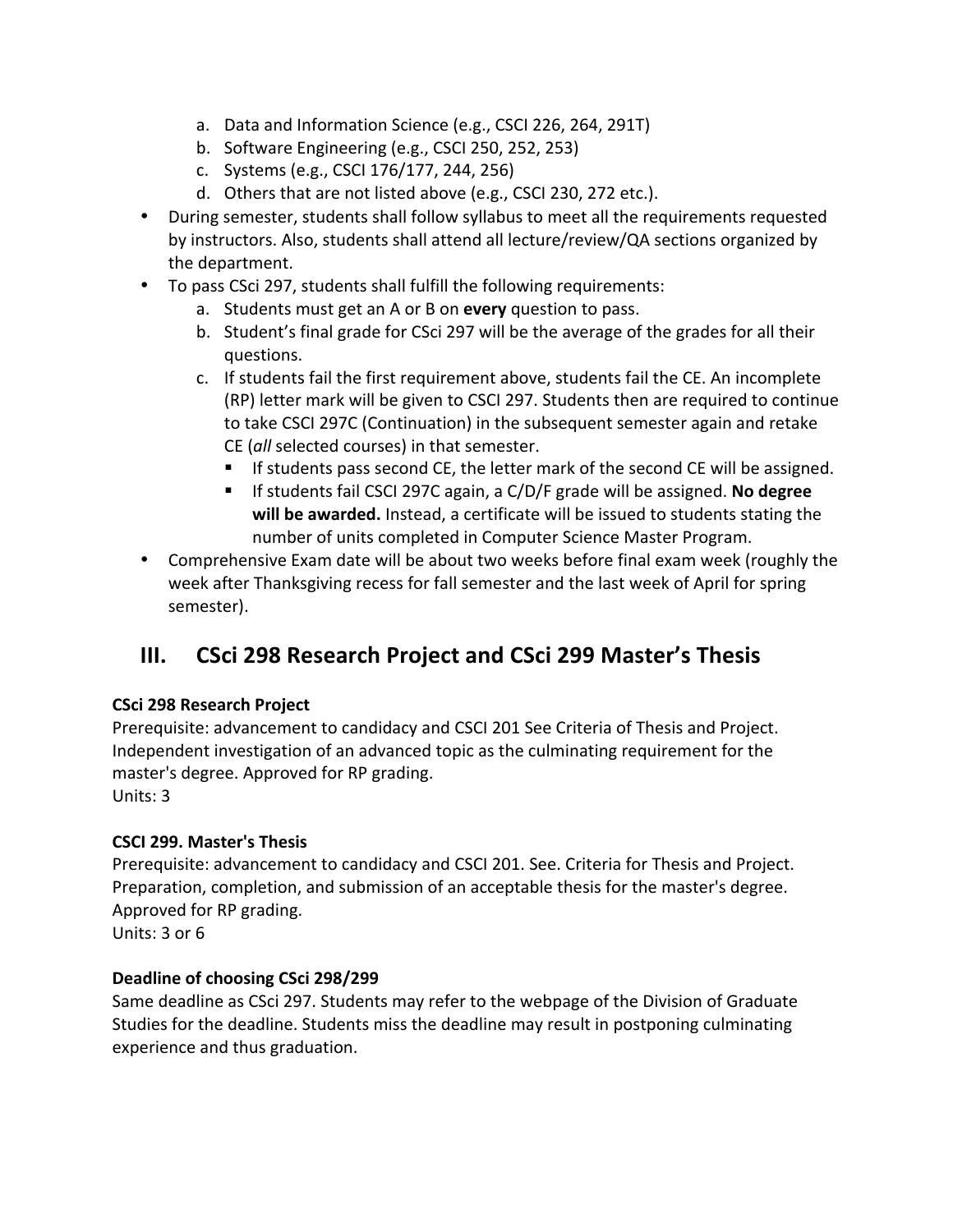#### **Requirements:**

- 1. Prior the deadline of advancement to candidacy, students shall look for advisor and work with him/her for potential topic(s) and proposal preparation.
- 2. Project/thesis proposal shall be submitted by the submission of advancement to candidacy  $(6^{th}$  week).
- 3. The department will provide a form of proposal. Project/thesis proposal shall summarize motivations of the project (i.e., problem statements), proposed approach, related work and expected results. Graduate Committee will review student's proposal and inform the decision along with comments to student. If student's proposal is rejected, student may either:
	- a. Rebuttal by submitting a new edition along with revision log before suggested deadline. Graduate Committee will inform the final decision along with comments to student before the semester is over; OR
	- b. Switch to CE option. The Department will review the request and make final decision before the semester is over.
- 4. To pass project/thesis, students shall fulfill BOTH of the following requirements:
	- a. Students shall submit a completed draft by the following deadlines
		- i. CSci 298 completed draft should be turned in to the department office 3 **weeks before consultation day**. Failure to do so will result in **postponing CSci 298 presentation to next semester**.
		- ii. CSci 299 completed draft should be turned in **to the department office 3** weeks before thesis submission deadline to division of graduate studies **(namely, early Oct./March).** Failure to do so will result in **postponing CSci 299 presentation to next semester.**
	- b. Average B of programming, technical writing, and oral presentation rubric evaluations.
	- c. If students fail the requirement above, students fail CSCI 298/299. An incomplete (RP) letter mark will be given to CSCI 298/299. Students then are required to continue to take CSCI 298C/299C (Continuation) in the subsequent semester again. Students shall update their program, technical writing and present the project again in that semester.
	- d. If students pass CSCI 298C/299C, the letter mark of the second 298C/299C will be assigned.
	- e. If students fail CSCI 298C/299C again, a C/D/F grade will be assigned. **No degree** will be awarded. Instead, a certificate will be issued to students stating the number of units completed in Computer Science Master Program.

## **IV. Switching Between Options**

### **When switching options is NOT possible**

Under the situations listed, students may *not* request to switch to another option.

1. Switching culminating experience options in the middle of the semester of CSCI 297/298/299.